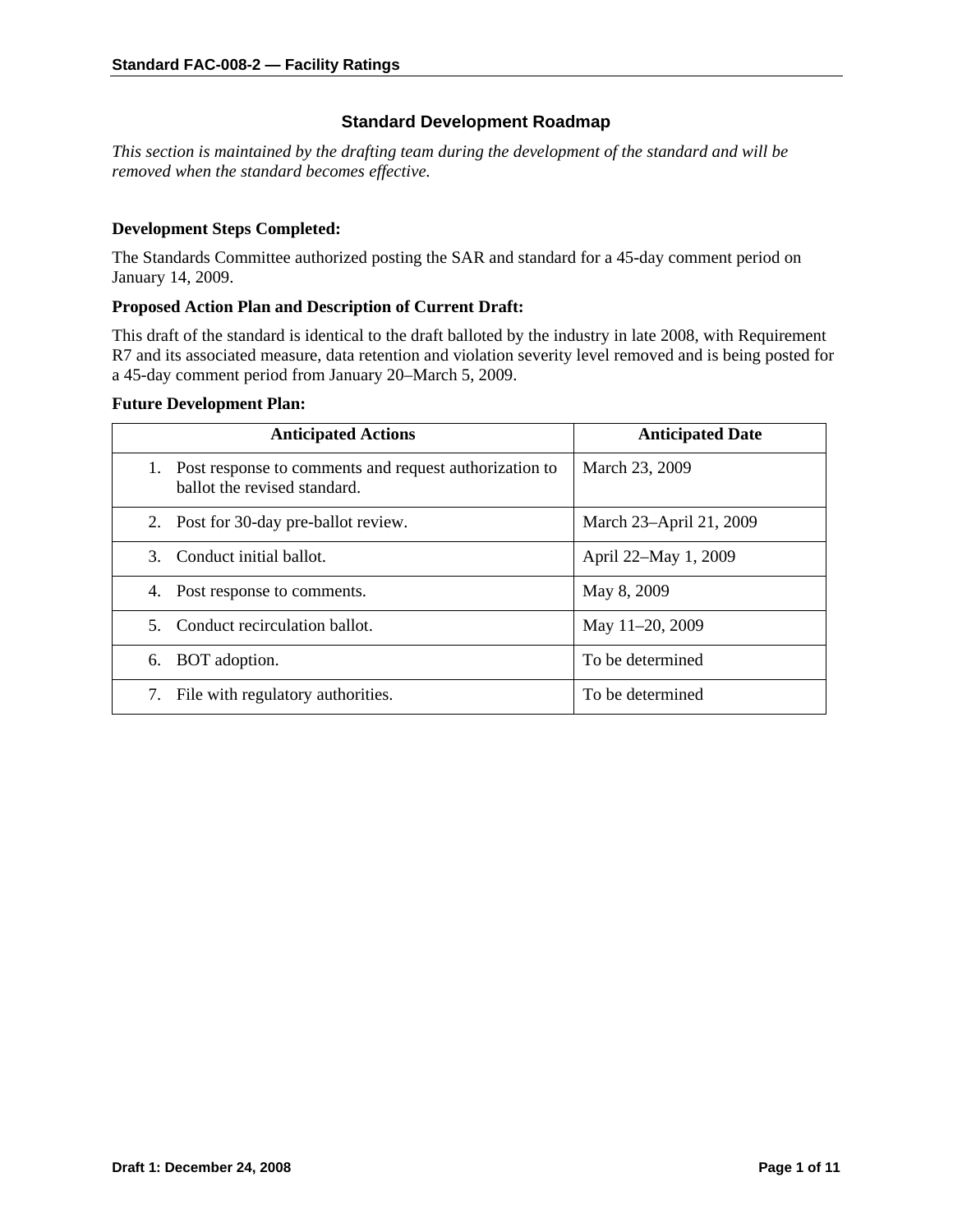# **Definitions of Terms Used in Standard**

*This section includes all newly defined or revised terms used in the proposed standard. Terms already defined in the Reliability Standards Glossary of Terms are not repeated here. New or revised definitions listed below become approved when the proposed standard is approved. When the standard becomes effective, these defined terms will be removed from the individual standard and added to the Glossary.* 

**None.**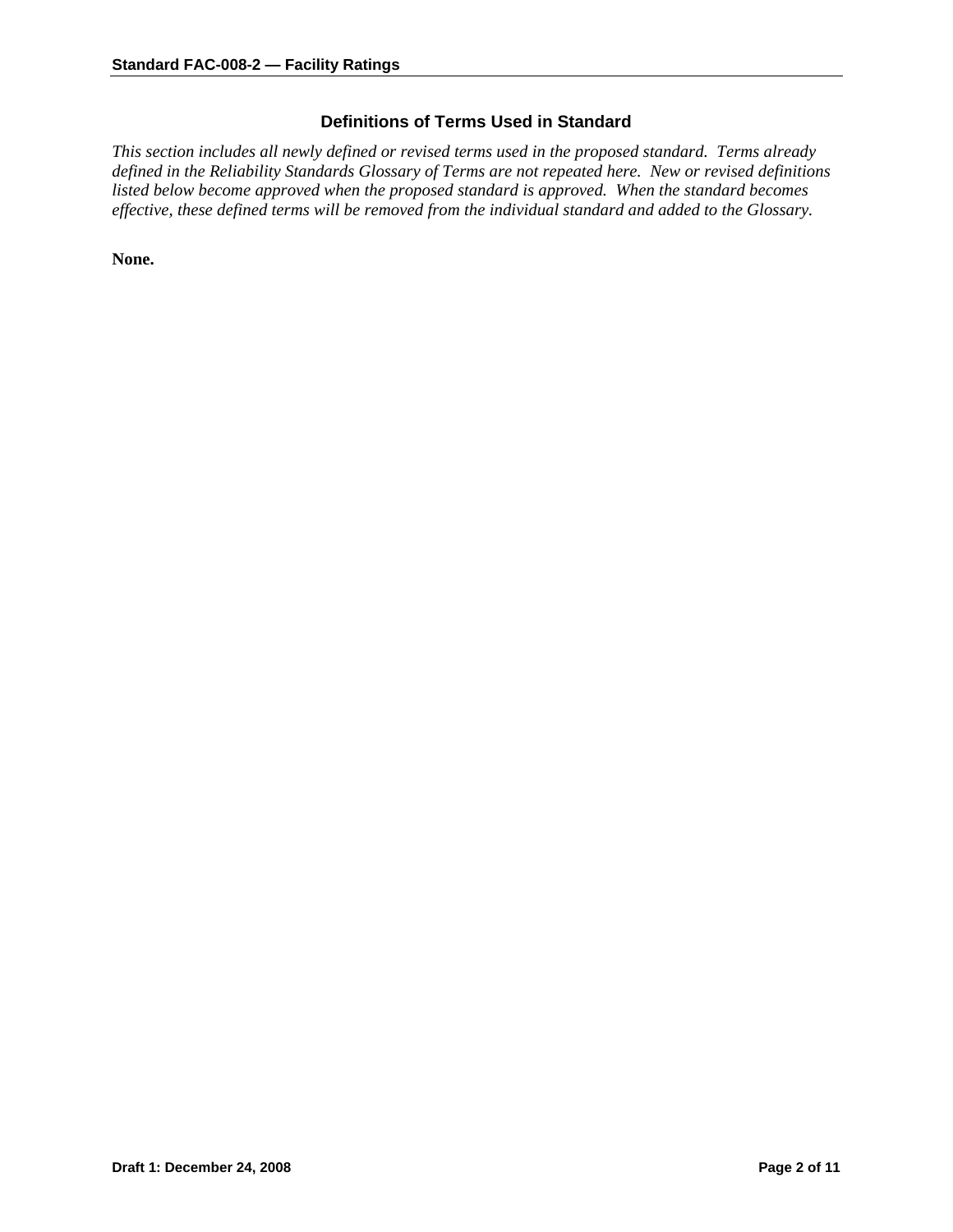### **A. Introduction**

- **1. Title: Facility Ratings**
- **2. Number:** FAC-008-2
- **3. Purpose:** To ensure that Facility Ratings used in the reliable planning and operation of the Bulk Electric System (BES) are determined based on technically sound principles. A Facility Rating is essential for the determination of System Operating Limits.

### **4. Applicability**

- **4.1.** Transmission Owner.
- **4.2.** Generator Owner.
- **5. Effective Date:** The first day of the first calendar quarter that is twelve months beyond the date approved by applicable regulatory authorities, or in those jurisdictions where regulatory approval is not required, the first day of the first calendar quarter twelve months following BOT adoption.

#### **B. Requirements**

- **R1.** The Generator Owner shall have a documented methodology for determining the Facility Ratings (Facility Ratings Methodology) of its solely and jointly owned generating unit Facilities that identifies how each of the following were considered: *[Violation Risk Factor: Medium] [Time Horizon: Long-term Planning]* 
	- **R1.1.** Facility commissioning data.
	- **R1.2.** Either performance history or rating verification supplemented by engineering analysis.
	- **R1.3.** Ratings provided by equipment manufacturers or obtained from equipment manufacturer specifications such as nameplate rating.
	- **R1.4.** Ambient conditions.
	- **R1.5.** Equipment Rating industry standard(s) used in development of this methodology.
- **R2.** The Transmission Owner and Generator Owner shall each have a documented methodology for determining Facility Ratings (Facility Ratings Methodology) of its solely and jointly owned Facilities (except for those generating unit Facilities addressed in R1) that contains all of the following: *[Violation Risk Factor: Medium] [ Time Horizon: Long-term Planning]* 
	- **R2.1.** The methodology used to establish the Ratings of the Equipment that comprises the Facility shall be consistent with at least one of the following:
		- **R2.1.1.** Ratings provided by equipment manufacturers or obtained from equipment manufacturer specifications such as nameplate rating.
		- **R2.1.2.** One or more industry standards developed through an open process such as Institute of Electrical and Electronics Engineers (IEEE) or International Council on Large Electric Systems (CIGRE).
		- **R2.1.3.** A practice that has been verified by testing or engineering analysis.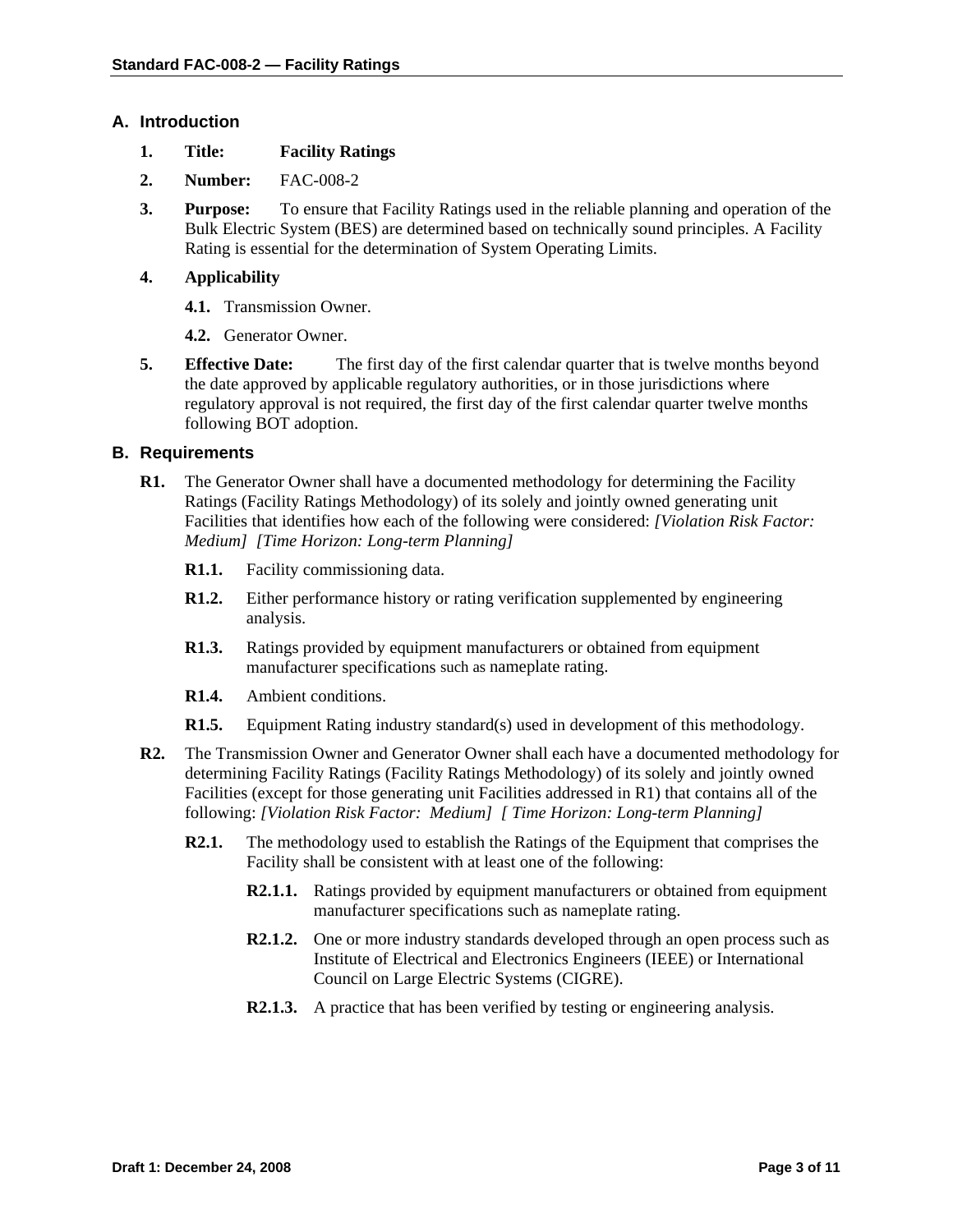- **R2.2.** The underlying assumptions, design criteria, and methods used to determine the Equipment Ratings identified in R2.1 including identification of how each of the following were considered:
	- **R2.2.1.** Equipment Rating standard(s) used in development of this methodology.
	- **R2.2.2.** Ratings provided by equipment manufacturers or obtained from equipment manufacturer specifications.
	- **R2.2.3.** Ambient conditions (for particular or average conditions or as they vary in real-time).
	- **R2.2.4.** Operating limitations.<sup>[1](#page-3-0)</sup>
- **R2.3.** A statement that a Facility Rating shall respect the most limiting applicable Equipment Rating of the individual equipment that comprises that Facility.
- **R2.4.** The process by which the Rating of equipment that comprises a Facility is determined.
	- **R2.4.1.** The scope of equipment addressed shall include, but not be limited to, transmission conductors, transformers, relay protective devices, terminal equipment, and series and shunt compensation devices.
	- **R2.4.2.** The scope of Ratings addressed shall include, as a minimum, both Normal and Emergency Ratings.
- **R3.** The Transmission Owner and Generator Owner shall each make its Facility Ratings Methodology available for inspection and technical review by those Reliability Coordinators, Transmission Operators, Transmission Planners and Planning Coordinators that have responsibility for the area in which the associated Facilities are located, within 21 calendar days of receipt of a request. *[Violation Risk Factor: Lower] [Time Horizon: Operations Planning]*
- **R4.** If a Reliability Coordinator, Transmission Operator, Transmission Planner or Planning Coordinator provides documented comments on its technical review of a Transmission Owner's or Generator Owner's Facility Ratings Methodology, the Transmission Owner or Generator Owner shall provide a response to that commenting entity within 45 calendar days of receipt of those comments. The response shall indicate whether a change will be made to the Facility Ratings Methodology and, if no change will be made to that Facility Ratings Methodology, the reason why. *[Violation Risk Factor: Lower] [Mitigation Time Horizon: Operations Planning]*
- **R5.** The Transmission Owner and Generator Owner shall each have Facility Ratings for its solely and jointly owned Facilities that are consistent with the associated Facility Ratings Methodology. *[Violation Risk Factor: Medium] [Time Horizon: Operations Planning, Sameday Operations, Real-time Operations]*
- **R6.** The Transmission Owner and Generator Owner shall each provide Facility Ratings for its solely and jointly owned Facilities that are existing Facilities, new Facilities, modifications to existing Facilities and re-ratings of existing Facilities to its associated Reliability Coordinator(s), Planning Coordinator(s), Transmission Planner(s), and Transmission Operator(s) as scheduled by such requesting entities. *[Violation Risk Factor: Medium] [Time Horizon: Operations Planning, Same-day Operations, Real-time Operations]*

1

<span id="page-3-0"></span> $<sup>1</sup>$  Such as temporary de-ratings of impaired equipment in accordance with good utility practice.</sup>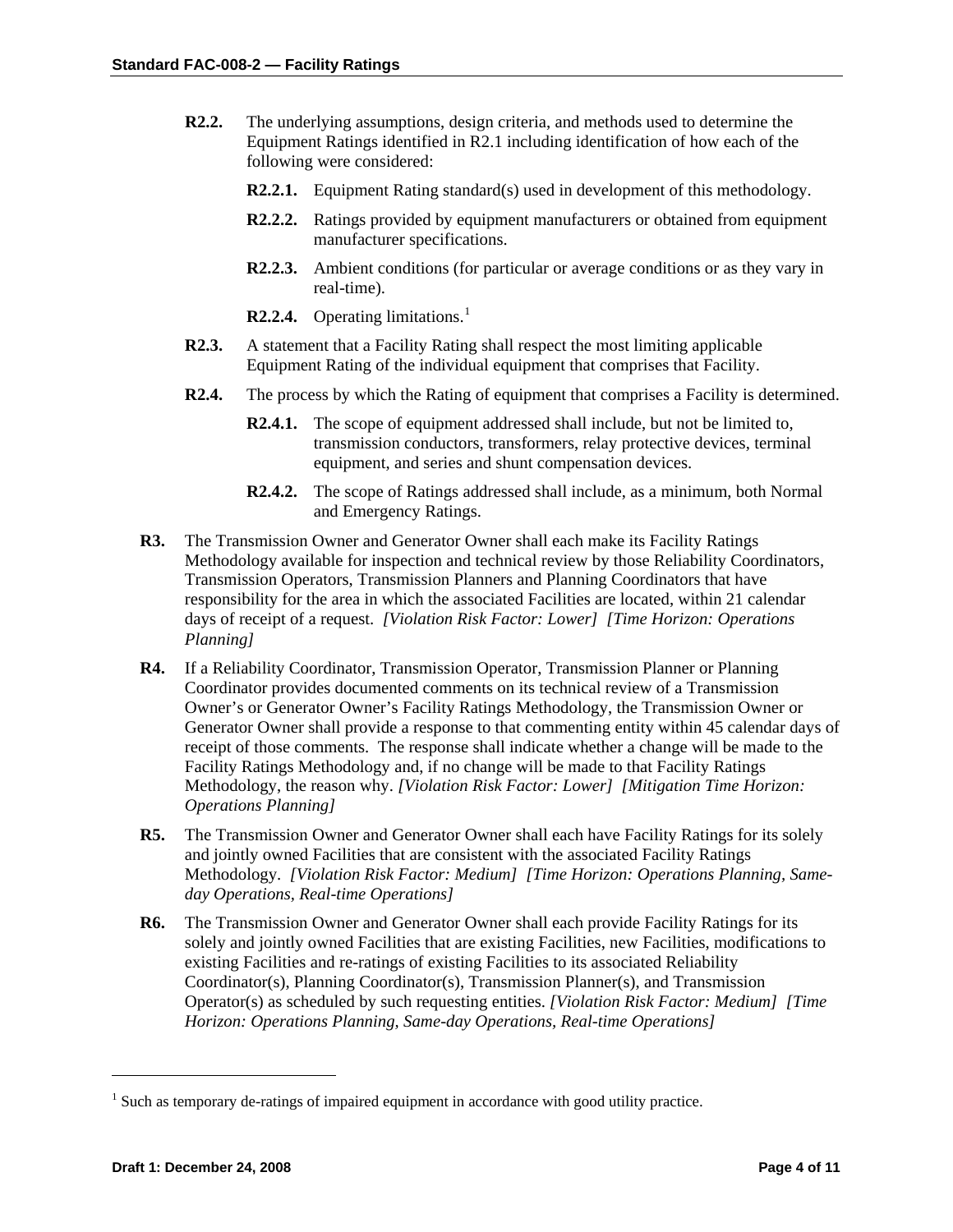# **C. Measures**

- **M1.** The Generator Owner shall have a documented Facility Ratings Methodology that shows how each of the items identified in Requirement 1.1 through Requirement 1.5 were considered.
- **M2.** The Transmission Owner and Generator Owner shall each have a documented Facility Ratings Methodology that includes all of the items identified in Requirement 2.1 through Requirement 2.4.
- **M3.** The Transmission Owner and Generator Owner shall each have evidence, such as a copy of a dated electronic note, or other comparable evidence to show that it made its Facility Ratings Methodology available for inspection within 21 calendar days of a request in accordance with Requirement 3.
- **M4.** If the Reliability Coordinator, Transmission Operator, Transmission Planner or Planning Coordinator provides documented comments on its technical review of a Transmission Owner's or Generator Owner's Facility Ratings Methodology, the Transmission Owner or Generator Owner shall have evidence, (such as a copy of a dated electronic or hard copy note, or other comparable evidence from the Transmission Owner or Generator Owner addressed to the commenter that includes the response to the comment,) that it provided a response to that commenting entity in accordance with Requirement 4.
- **M5.** The Transmission Owner and Generator Owner shall have evidence to show that its Facility Ratings are consistent with its Facility Ratings Methodology (Requirement 5).
- **M6.** The Transmission Owner and Generator Owner shall each have evidence, such as a copy of a dated electronic note, or other comparable evidence to show that it provided its Facility Ratings to its associated Reliability Coordinator(s), Planning Coordinator(s), Transmission Planner(s), and Transmission Operator(s) in accordance with Requirement 6.

#### **D. Compliance**

- **1. Compliance Monitoring Process** 
	- **1.1. Compliance Enforcement Authority**

Regional Entity

**1.2. Compliance Monitoring Period and Reset Timeframe**

Not Applicable

#### **1.3. Compliance Monitoring and Enforcement Processes:**

- Self-Certifications
- Spot Checking
- Compliance Audits
- Self-Reporting
- Compliance Violation Investigations
- Complaints

#### **1.4. Data Retention**

The Generator Owner shall keep its current, in force Facility Rating Methodology (for R1) and any modifications to the methodology that were in force since last compliance audit period for Measure 1 and Measure 5.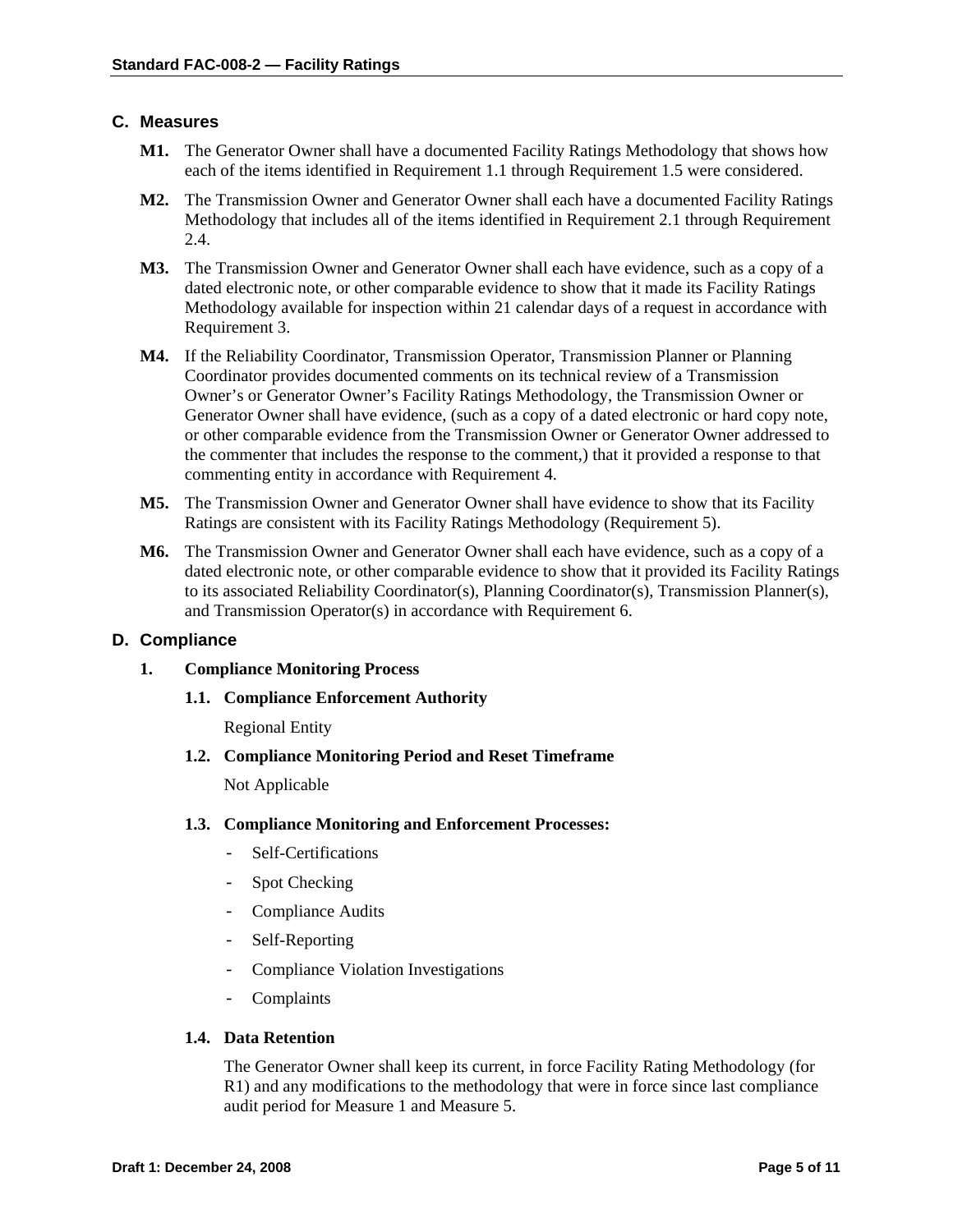The Transmission Owner and Generator Owner shall keep its current, in force Facility Ratings Methodology (for R2) and any modifications to the methodology that were in force since the last compliance audit for Measure 2 and Measure 5.

The Transmission Owner and Generator Owner shall keep its current, in force Facility Ratings and any changes to those ratings for three calendar years for Measure 5.

The Generator Owner and Transmission Owner shall each keep evidence for Measure 3, Measure 4, and Measure 6 for three calendar years.

If a Generator Owner or Transmission Owner is found non-compliant, it shall keep information related to the non-compliance until found compliant.

The Compliance Enforcement Authority shall keep the last audit and all subsequent compliance records.

#### **1.5. Additional Compliance Information**

None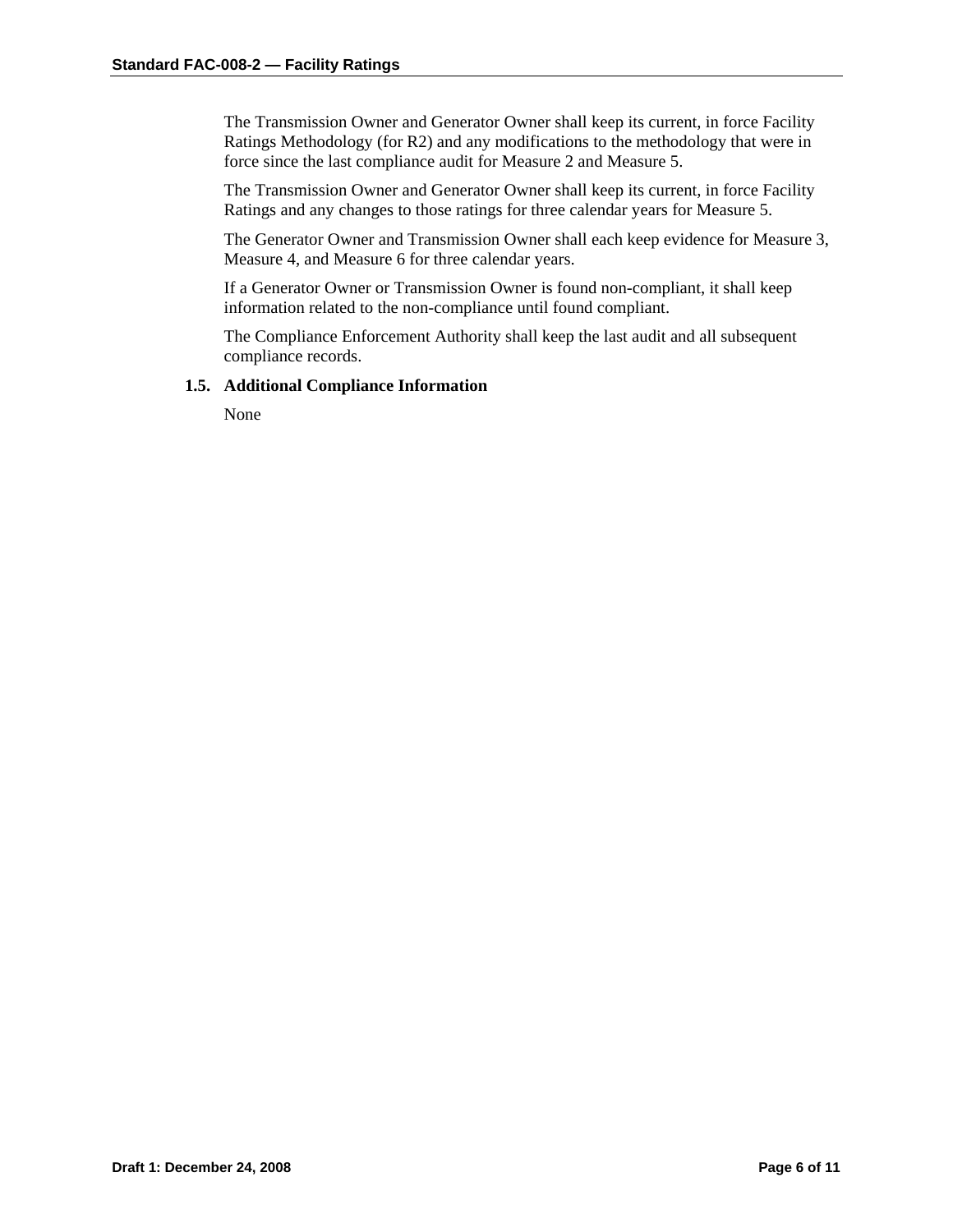#### **2.Violation Severity Levels**

| R# | <b>Lower VSL</b>                                                                                                                                                                                                                                                                                                                                                                                                 | <b>Moderate VSL</b>                                                                                                                                                                                                                                                                                   | <b>High VSL</b>                                                                                                                                                                                                                                                                                                                                      | <b>Severe VSL</b>                                                                                                                                                                                                                                                                                                                                                                                                                                                                   |
|----|------------------------------------------------------------------------------------------------------------------------------------------------------------------------------------------------------------------------------------------------------------------------------------------------------------------------------------------------------------------------------------------------------------------|-------------------------------------------------------------------------------------------------------------------------------------------------------------------------------------------------------------------------------------------------------------------------------------------------------|------------------------------------------------------------------------------------------------------------------------------------------------------------------------------------------------------------------------------------------------------------------------------------------------------------------------------------------------------|-------------------------------------------------------------------------------------------------------------------------------------------------------------------------------------------------------------------------------------------------------------------------------------------------------------------------------------------------------------------------------------------------------------------------------------------------------------------------------------|
| R1 | The Generator Owner's Facility<br>Ratings Methodology for<br>generating unit Facilities, does<br>not identify how ambient<br>conditions were considered.<br>(R1.4)                                                                                                                                                                                                                                               | The Generator Owner's Facility<br>Ratings Methodology for<br>generating unit Facilities, is<br>missing identification of how<br>both of the following were<br>considered:<br>Ratings provided by<br>equipment manufacturers<br>(R1.3)<br><b>Equipment Rating</b><br>$\bullet$<br>standard(s) $(R1.5)$ | The Generator Owner's Facility<br>Ratings Methodology for<br>generating unit Facilities, is<br>missing identification of how<br>both of the following were<br>considered:<br>Facility commissioning<br>$\bullet$<br>data. $(R1.1)$<br>Performance history or<br>$\bullet$<br>rating verification<br>accompanied by engineering<br>analysis. $(R1.2)$ | The Generator Owner's Facility<br>Ratings Methodology for<br>generating unit Facilities, does<br>not identify how any of the<br>following were considered:<br>Facility commissioning<br>data. $(R1.1)$<br>Performance history or<br>$\bullet$<br>rating verification<br>accompanied by engineering<br>analysis. $(R1.2)$<br>Ratings provided by<br>$\bullet$<br>equipment manufacturers.<br>(R1.3)<br>Ambient conditions. (R1.4)<br><b>Equipment Rating</b><br>standard(s) $(R1.5)$ |
| R2 | The Transmission Owner's or<br>Generator Owner's Facility<br>Rating Methodology addresses<br>all of its solely and jointly<br>owned facilities, but is missing<br>one of the following:<br>Does not identify how it<br>$\bullet$<br>considered ratings from<br>equipment manufacturers<br>specifications $(R2.2.2)$<br>The scope of equipment<br>$\bullet$<br>type addressed is missing<br>one of the following: | The Transmission Owner's or<br>Generator Owner's Facility<br>Rating Methodology does not<br>address one of the following<br>sub-requirements: R2.2.1,<br>R2.2.3, R2.2.4.<br><b>OR</b><br>The scope of equipment<br>addressed is missing two of the<br>following equipment types:                      | The Transmission Owner's or<br>Generator Owner's Facility<br>Rating Methodology does not<br>address two of the following<br>sub-requirements: R2.2.1,<br>R2.2.3, R2.2.4.<br><b>OR</b><br>The scope of equipment<br>addressed is missing more than<br>two of the following equipment                                                                  | The Transmission Owner or<br>Generator Owner has no Facility<br>Rating Methodology. (R2)                                                                                                                                                                                                                                                                                                                                                                                            |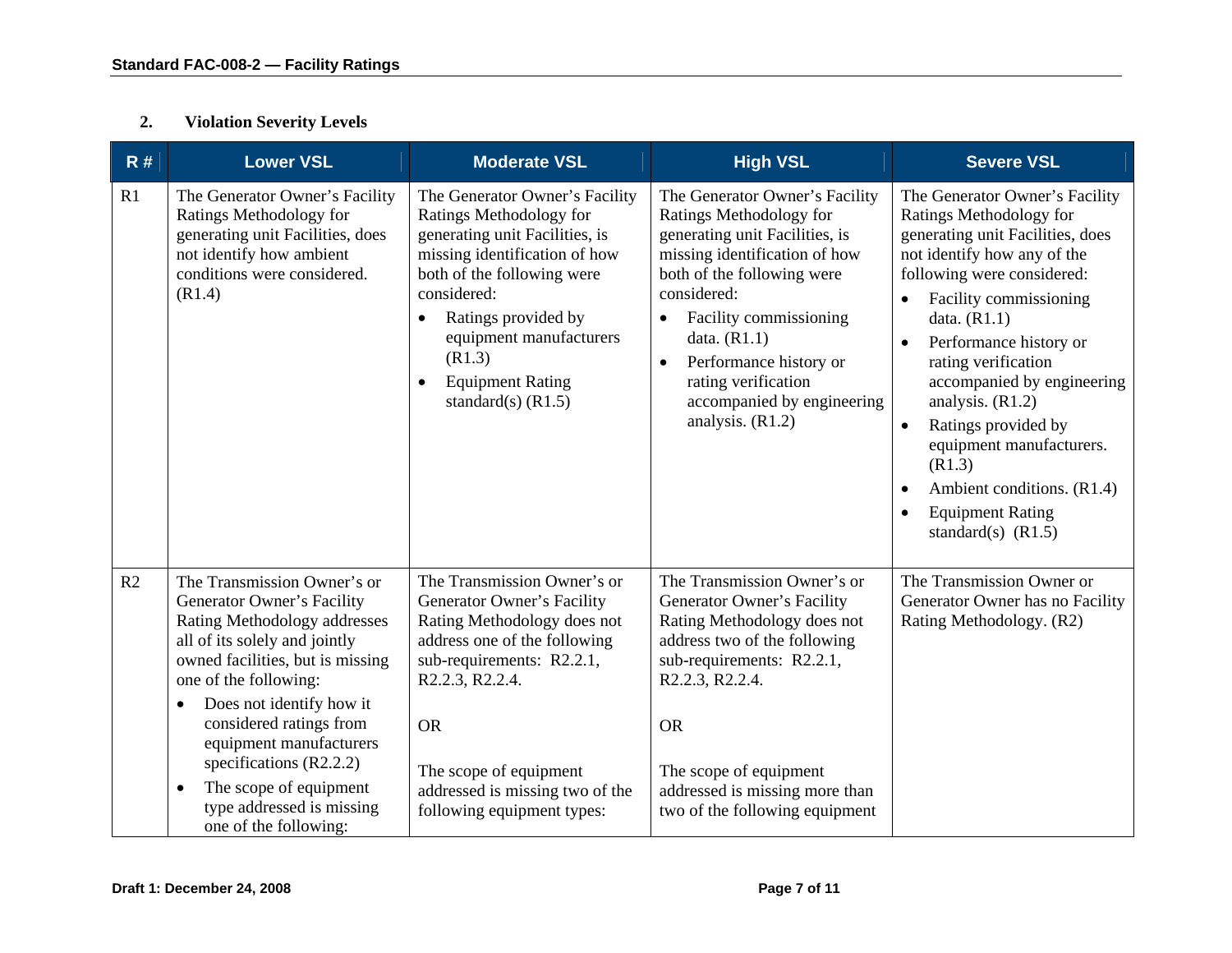| R#             | <b>Lower VSL</b>                                                                                                                                                                                                                                                                                                                                                                                 | <b>Moderate VSL</b>                                                                                                                                                                                                                                                          | <b>High VSL</b>                                                                                                                                                                                                                                                                          | <b>Severe VSL</b>                                                                                                                                                                                                                                               |
|----------------|--------------------------------------------------------------------------------------------------------------------------------------------------------------------------------------------------------------------------------------------------------------------------------------------------------------------------------------------------------------------------------------------------|------------------------------------------------------------------------------------------------------------------------------------------------------------------------------------------------------------------------------------------------------------------------------|------------------------------------------------------------------------------------------------------------------------------------------------------------------------------------------------------------------------------------------------------------------------------------------|-----------------------------------------------------------------------------------------------------------------------------------------------------------------------------------------------------------------------------------------------------------------|
|                | transmission conductors,<br>transformers, relay<br>protective devices, terminal<br>equipment, and series and<br>shunt compensation devices.<br>(R2.4.1)<br>The methodology document<br>$\bullet$<br>is missing a statement that a<br>Facility Rating shall respect<br>the most limiting applicable<br>Equipment Rating of the<br>individual equipment that<br>comprises that Facility.<br>(R2.3) | transmission conductors,<br>transformers, relay protective<br>devices, terminal equipment,<br>and series and shunt. $(R2.4.1)$<br><b>OR</b><br>The methodology does not<br>identify whether it is consistent<br>with the methods identified in<br>R2.1.1, R2.1.2, or R2.1.3. | types: transmission conductors,<br>transformers, relay protective<br>devices, terminal equipment,<br>and series and shunt<br>compensation devices. (R2.4.1)<br><b>OR</b><br>The methodology is missing the<br>process for determining either<br>normal or emergency ratings.<br>(R2.4.2) |                                                                                                                                                                                                                                                                 |
| R <sub>3</sub> | The Transmission Owner or<br>Generator Owner made its<br>methodology available to<br>requesting entities for<br>inspection, but within a time<br>period that was greater than 21<br>calendar days but less than or<br>equal to 30 calendar days of<br>receipt of a request. $(R3)$                                                                                                               | The Transmission Owner or<br>Generator Owner did not make<br>its methodology available to one<br>of its requesting Transmission<br>Planners or its Planning<br>Coordinators. (R3)<br><b>OR</b>                                                                               | The Transmission Owner or<br>Generator Owner did not make<br>its methodology available to one<br>of its requesting Reliability<br>Coordinators or its<br>Transmission Operators. (R3)<br><b>OR</b>                                                                                       | The Transmission Owner or<br>Generator Owner received<br>requests, but did not make its<br><b>Facility Ratings Methodology</b><br>available to any of the<br>requesting entities for inspection<br>within 60 calendar days of a<br>receipt of a request. $(R3)$ |
|                |                                                                                                                                                                                                                                                                                                                                                                                                  | The Transmission Owner or<br>Generator Owner made its<br>methodology available for<br>inspection, but within a time<br>period that was greater than 30<br>calendar days but less than or<br>equal to 45 calendar days of<br>receipt of a request. (R3)                       | The Transmission Owner or<br>Generator Owner made its<br>methodology available for<br>inspection, but within a time<br>period that was greater than 45<br>calendar days but less than or<br>equal to 60 calendar days of<br>receipt of a request. $(R3)$                                 |                                                                                                                                                                                                                                                                 |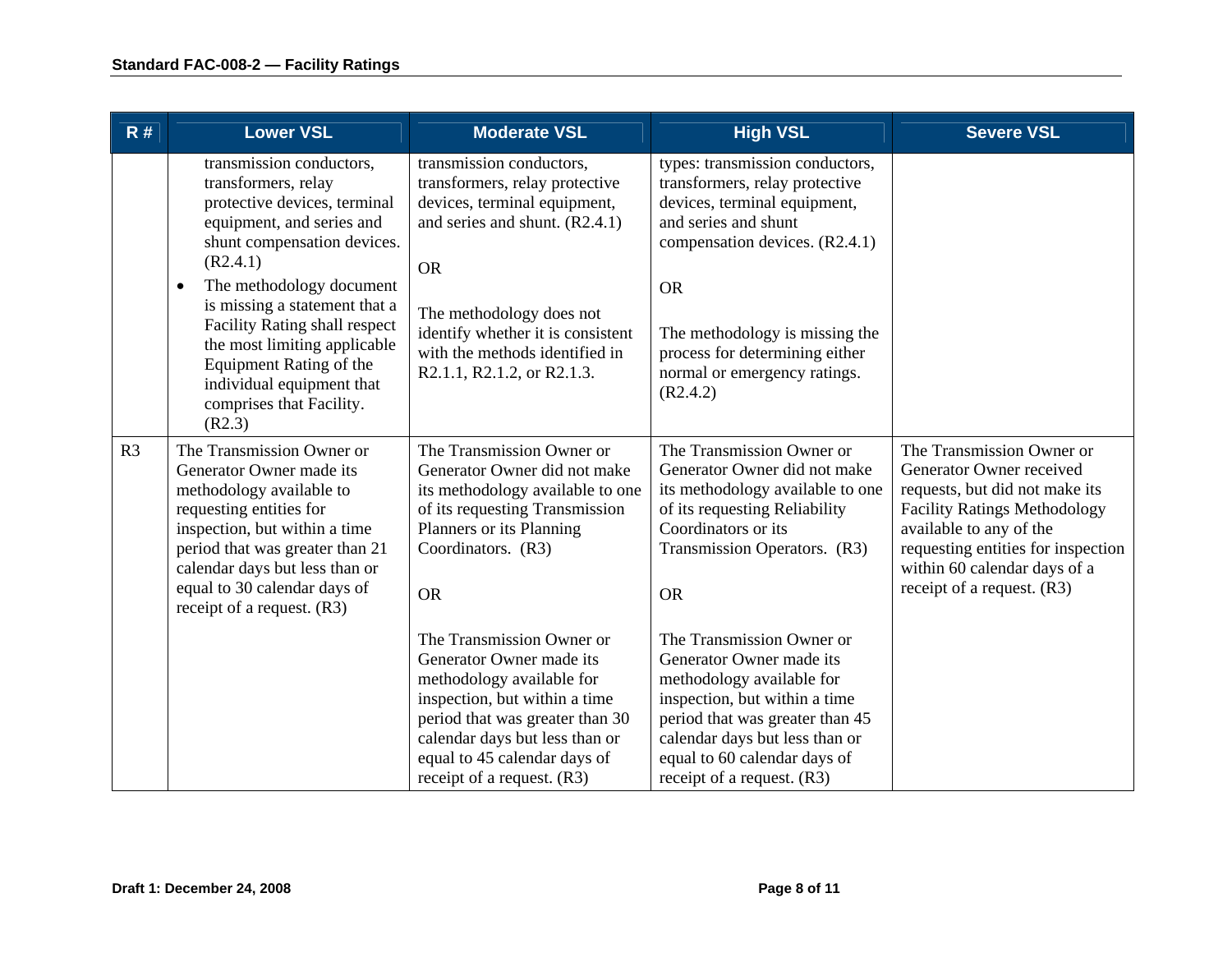| R#             | <b>Lower VSL</b>                                                                                                                                                                                                                                                               | <b>Moderate VSL</b>                                                                                                                                                                                                                                                                                                                                       | <b>High VSL</b>                                                                                                                                                                                                                                                                                                                                                                                                                                                                        | <b>Severe VSL</b>                                                                                                                                                                                                                                                |
|----------------|--------------------------------------------------------------------------------------------------------------------------------------------------------------------------------------------------------------------------------------------------------------------------------|-----------------------------------------------------------------------------------------------------------------------------------------------------------------------------------------------------------------------------------------------------------------------------------------------------------------------------------------------------------|----------------------------------------------------------------------------------------------------------------------------------------------------------------------------------------------------------------------------------------------------------------------------------------------------------------------------------------------------------------------------------------------------------------------------------------------------------------------------------------|------------------------------------------------------------------------------------------------------------------------------------------------------------------------------------------------------------------------------------------------------------------|
| R4             | The Transmission Owner or<br>Generator Owner provided a<br>complete response to comments<br>on its Facility Ratings<br>Methodology, but the response<br>was provided more than 45<br>calendar days but less than 90<br>calendar days after the<br>comments were received. (R4) | The Transmission Owner or<br>Generator Owner provided an<br>on-time response to comments<br>on its Facility Ratings<br>Methodology but the response<br>was missing one of the<br>following:<br>An indication of whether<br>$\bullet$<br>changes will be made<br>If no change will be made,<br>$\bullet$<br>the reason why no change<br>will be made. (R4) | The Transmission Owner or<br>Generator Owner provided a<br>response to comments on its<br>Facility Ratings Methodology,<br>but the response was provided<br>more than 45 calendar days but<br>less than 90 calendar days after<br>the comments were received,<br>and the response was missing<br>one of the following:<br>An indication of whether<br>$\bullet$<br>changes will be made<br>If no change will be made,<br>$\bullet$<br>the reason why no change<br>will be made. $(R4)$ | The Transmission Owner or<br>Generator Owner did not<br>provide any response to<br>comments on its Facility<br>Ratings Methodology within 90<br>calendar days. (R4)                                                                                              |
| R <sub>5</sub> | The Transmission Owner or<br>Generator Owner developed<br>Facility Ratings and at least one<br>rating, but less than 5% of the<br>ratings reviewed were<br>inconsistent with the associated<br>Facility Rating Methodology.<br>(R5)                                            | The Transmission Owner or<br>Generator Owner developed<br>Facility Ratings but 5% or more,<br>but less than 10% of the ratings<br>reviewed were inconsistent with<br>the associated Facility Rating<br>Methodology. (R5)                                                                                                                                  | The Transmission Owner or<br>Generator Owner developed<br>Facility Ratings but 10% or<br>more, but less than 15% of the<br>ratings reviewed were<br>inconsistent with the associated<br>Facility Rating Methodology.<br>(R5)                                                                                                                                                                                                                                                           | The Transmission Owner or<br>Generator Owner developed<br>Facility Ratings but 15% or<br>more of the ratings reviewed<br>were inconsistent with the<br>associated Facility Rating<br>Methodology. (R5)                                                           |
| R <sub>6</sub> | The Transmission Owner or<br>Generator Owner provided all of<br>its Facility Ratings to all of the<br>requesting entities but missed<br>meeting one or more of the<br>schedules by up to, but less<br>than, 15 calendar days. (R6)                                             | The Transmission Owner or<br>Generator Owner provided all of<br>its Facility Ratings on schedule<br>to all but one of the requesting<br>entities but the Facility Ratings<br>provided to one of the required<br>entities were incomplete.<br><b>OR</b>                                                                                                    | The Transmission Owner or<br>Generator Owner provided<br>some Facility Ratings on<br>schedule to all of the requesting<br>entities but the Facility Ratings<br>provided to the following<br>entities were incomplete:<br>Planning Coordinators and<br>Transmission Planners, or                                                                                                                                                                                                        | The Transmission Owner or<br>Generator Owner did not<br>provide any of its Facility<br>Ratings to the following entities:<br>Planning Coordinators and<br>Transmission Planners, or<br>Reliability Coordinators and<br>$\equiv$<br><b>Transmission Operators</b> |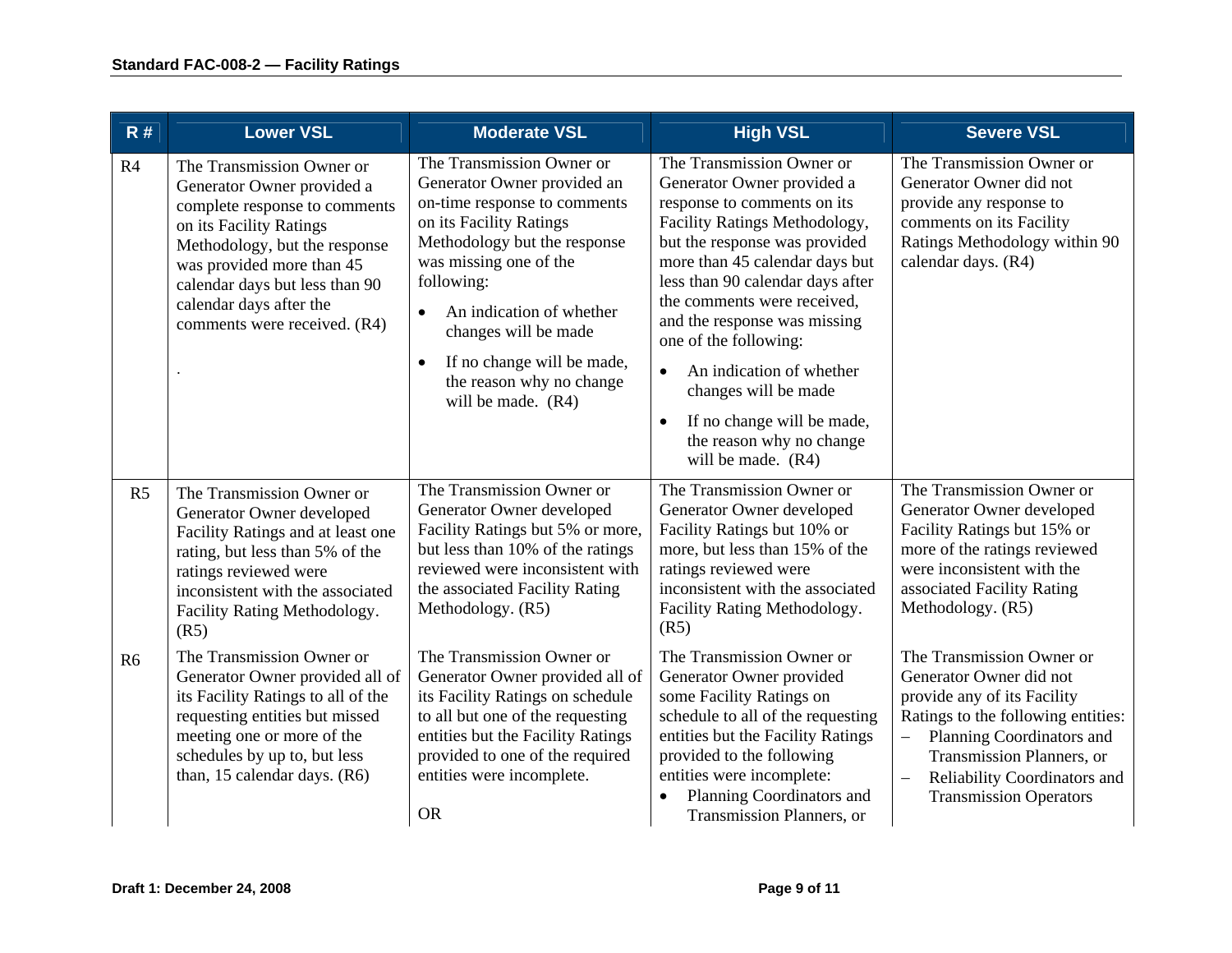| R# | <b>Lower VSL</b> | <b>Moderate VSL</b>                                                                                                                                                                                                                                    | <b>High VSL</b>                                                                                                                                                                                                                                                                                                                | <b>Severe VSL</b>                                                                                                                                                                                                                   |
|----|------------------|--------------------------------------------------------------------------------------------------------------------------------------------------------------------------------------------------------------------------------------------------------|--------------------------------------------------------------------------------------------------------------------------------------------------------------------------------------------------------------------------------------------------------------------------------------------------------------------------------|-------------------------------------------------------------------------------------------------------------------------------------------------------------------------------------------------------------------------------------|
|    |                  | The Transmission Owner or<br>Generator Owner provided all of<br>its Facility Ratings to all of the<br>requesting entities but missed<br>meeting one or more of the<br>schedules by 15 calendar days<br>or more but less than 30<br>calendar days. (R6) | Reliability Coordinators and<br><b>Transmission Operators</b><br>OR.<br>The Transmission Owner or<br>Generator Owner provided all of<br>its Facility Ratings to all of the<br>requesting entities but missed<br>meeting one or more of the<br>schedules by 30 calendar days<br>or more but less than 45<br>calendar days. (R6) | <b>OR</b><br>The Transmission Owner or<br>Generator Owner provided all of<br>its Facility Ratings to all of the<br>requesting entities but missed<br>meeting one or more of the<br>schedules by 45 calendar days<br>or more. $(R6)$ |